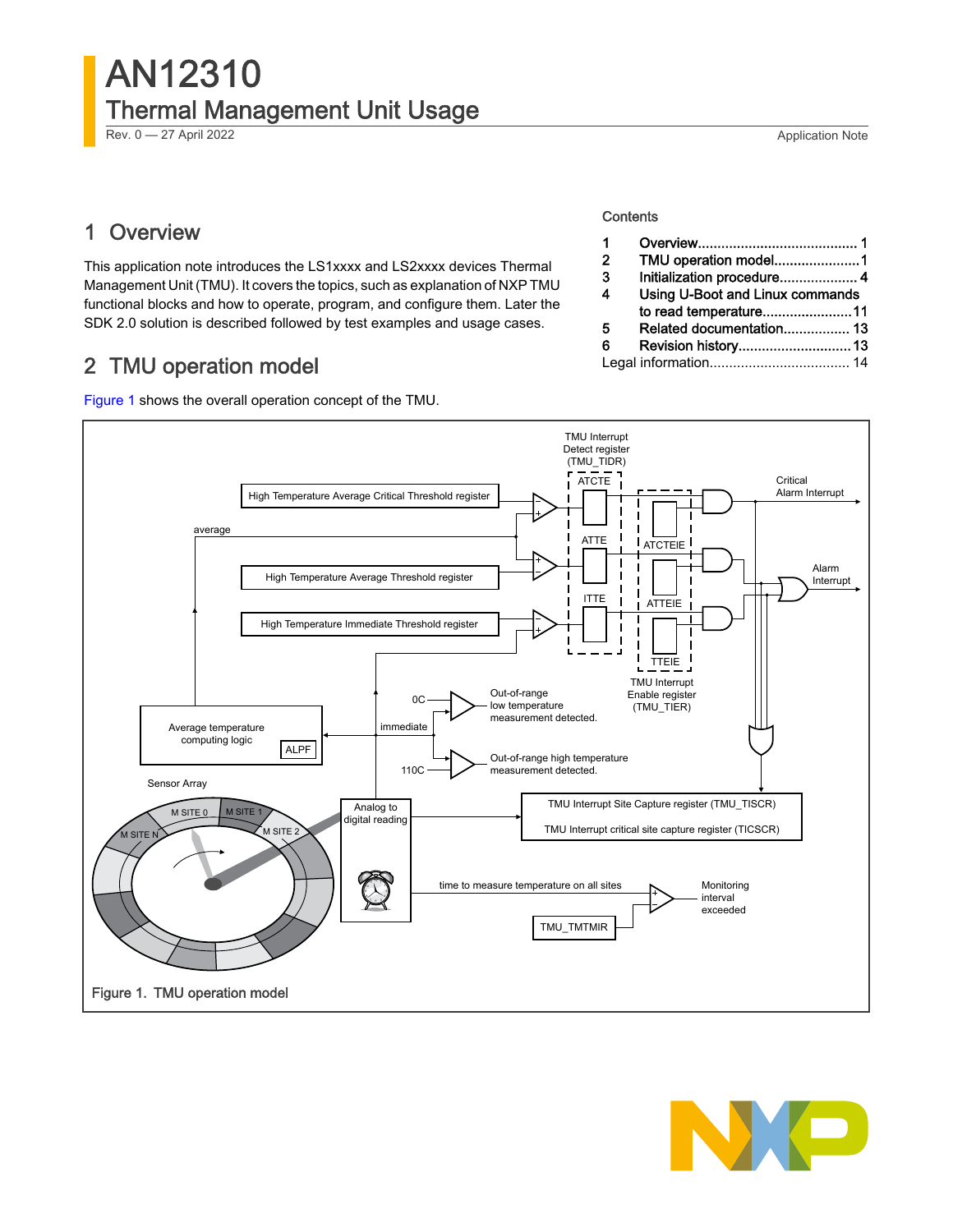#### 2.1 Sensor array

Each LSxxxx chip has several temperature sensors strategically positioned under major logic block. For example, LS1043 has 5 sensors as shown in Table 1.

#### Table 1. Sensor placement

| Temperature sensor ID | Placement                                           |
|-----------------------|-----------------------------------------------------|
|                       | Near DDR controller                                 |
|                       | Near SerDes                                         |
| າ                     | Near Frame manager                                  |
|                       | Near Arm <sup>®</sup> Cortex <sup>®</sup> -A53 core |
|                       | <b>SEC</b>                                          |

User can enable each site by setting a bit in the TMR[MSITE] bits. For example, to enable sensors near A53 and DDR controller, MSITE[0-4] should be 5'b10010. Thus, with monitoring mode disabled, ME = 0 and ALPF = 2'b00, the TMR bit settings are shown in the figure below.



The sensors are selected periodically and the temperature computation takes some time for each temperature sensor. If the periodic measurement interval divided by the number of enabled sensors is more than the time required to compute temperature, then TMU goes to the low-power mode until next sensor interval-starting time. On the other hand, if it is less than the computation time then the "monitoring interval exceeded" error bit is set in the TSR[MIE].

## 2.2 Analog to digital reading

The captured reading by the Analog to digital converter is passed to the following:

- Average temperature computing logic
- Instantaneous out of range high/low comparators
- High temperature-immediate threshold comparison logic
- Instantaneous reading registers
- Monitoring and reporting logic

If the instantaneous reading goes beyond or below 110 °C or 0 °C, then the TSR[ORL, ORH] bits are set but no interrupt is generated.

The average temperature computing logic presents an average reading as a function of the previous readings multiplied by a factor set by TMR[ALPF] parameter such that: Average temperature = ALPF x Current\_Temp + (1 - ALPF) x Average\_Temp.

If no previous average temperature is valid, current temperature is used. For proper operation, the ALPF optional values are 1.0, 0.5, 0.25, and 0.125. If ALPF is one, then the average temperature is the current instantaneous reading.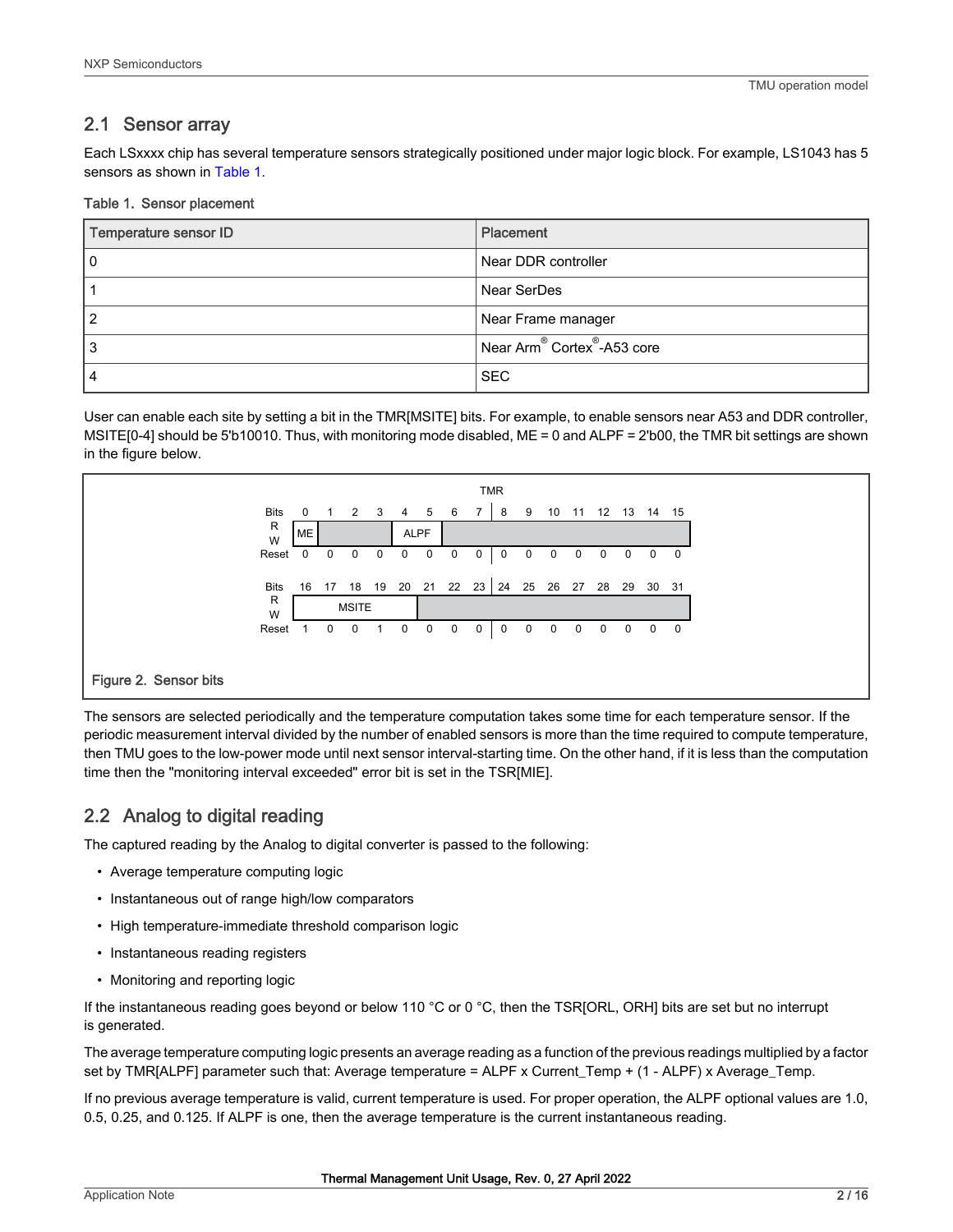



The average temperature then is compared against two stored threshold values in the following:

- High temperature average critical threshold register
- High temperature average threshold register

While the instantaneous current temperature reading is also compared against the value stored in the following:

• High temperature-immediate threshold register

If the average or instantaneous temperature value exceeds the limit values stored in the threshold registers, the TMU interrupt detect register TIDR[ITTE, ATTE, ATCTE] bits are set.

Besides, detecting the set, if the corresponding TMU interrupt enable register bits TIER[ITTEIE, ATTEIE, ATCTEIE] are enabled. A critical interrupt is generated if bit TIER [ATCTE] is set, or an alarm interrupt is generated if TIER [ITTE], or TIER [ATTE] is set given that their corresponding TIDR bits were set too.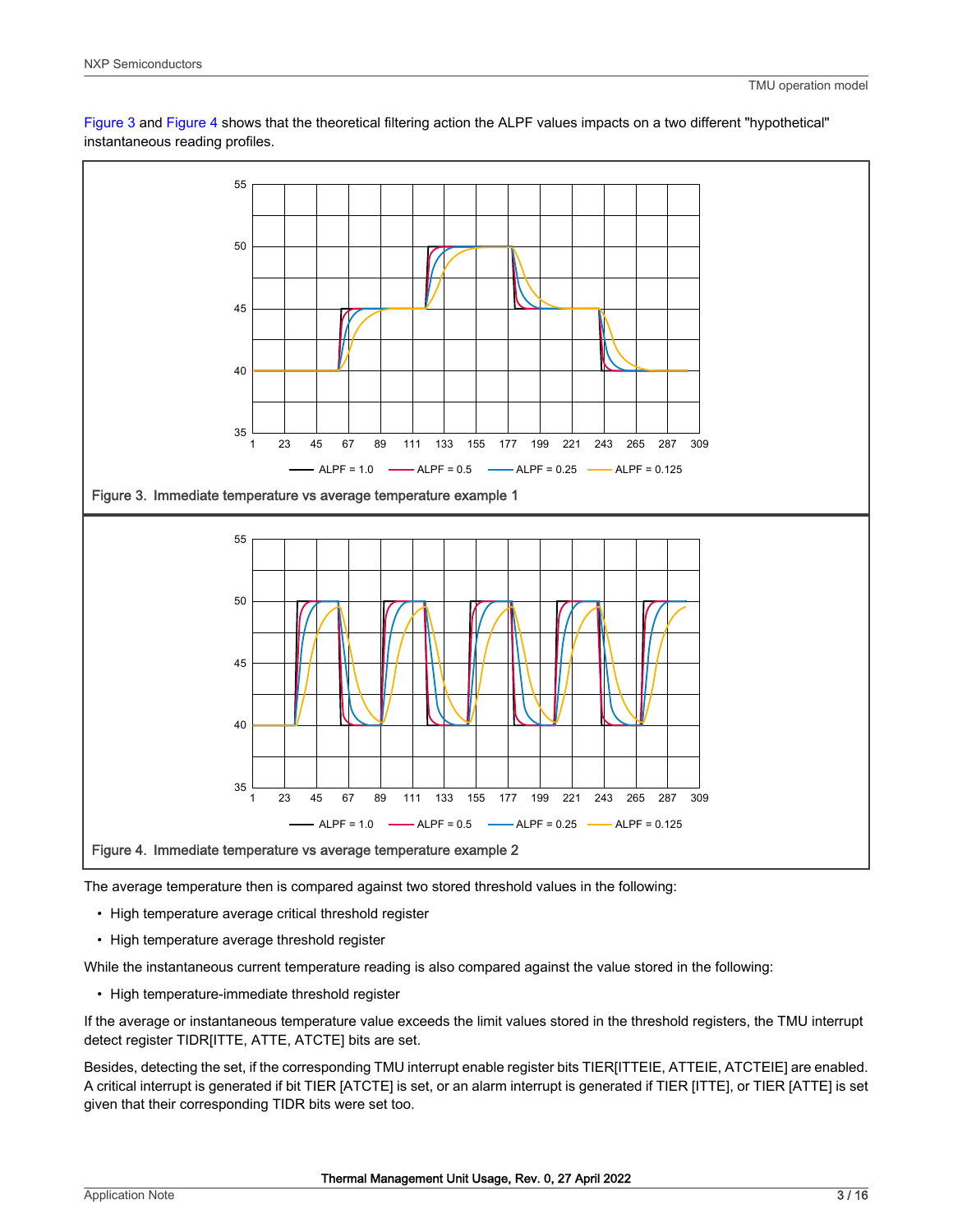<span id="page-3-0"></span>The interrupt handler tells which sensor site temperature reading has exceeded the threshold value by reading the TMU interrupt site capture register TISCR or the TMU interrupt critical site capture register.

## 3 Initialization procedure

In general, customers are given initialization data in the chip reference manual and SW driver use them as is. The TMU had internal array that holds calibration data and is structured in four ranges as listed in Table 2.

| <b>TTRnCR</b> region                 | Array address to TTCFGR | Array data to TSCFGR |
|--------------------------------------|-------------------------|----------------------|
| TTR0CR, 12 points at 0 °C. Each row  | 0x00000000              | 0x00000023           |
| represents an increment by 4         | 0x00000001              | 0x0000002A           |
|                                      | 0x00000002              | 0x00000031           |
|                                      | 0x00000003              | 0x00000037           |
|                                      | 0x00000004              | 0x0000003E           |
|                                      | 0x00000005              | 0x00000044           |
|                                      | 0x00000006              | 0x0000004B           |
|                                      | 0x00000007              | 0x00000051           |
|                                      | 0x00000008              | 0x00000058           |
|                                      | 0x00000009              | 0x0000005E           |
|                                      | 0x0000000A              | 0x00000065           |
|                                      | 0x0000000B              | 0x0000006B           |
| TTR1CR, 10 points at 42 °C. Each row | 0x00010000              | 0x00000023           |
| represents an increment by 4         | 0x00010001              | 0x0000002B           |
|                                      | 0x00010002              | 0x00000033           |
|                                      | 0x00010003              | 0x0000003B           |
|                                      | 0x00010004              | 0x00000043           |
|                                      | 0x00010005              | 0x0000004B           |
|                                      | 0x00010006              | 0x00000054           |
|                                      | 0x00010007              | 0x0000005C           |
|                                      | 0x00010008              | 0x00000064           |
|                                      | 0x00010009              | 0x0000006C           |
| TTR2CR, 7 points at 76 °C. Each row  | 0x00020000              | 0x00000021           |
| represents an increment by 4         | 0x00020001              | 0x0000002C           |
|                                      | 0x00020002              | 0x00000036           |
|                                      | 0x00020003              | 0x00000040           |
|                                      | 0x00020004              | 0x0000004B           |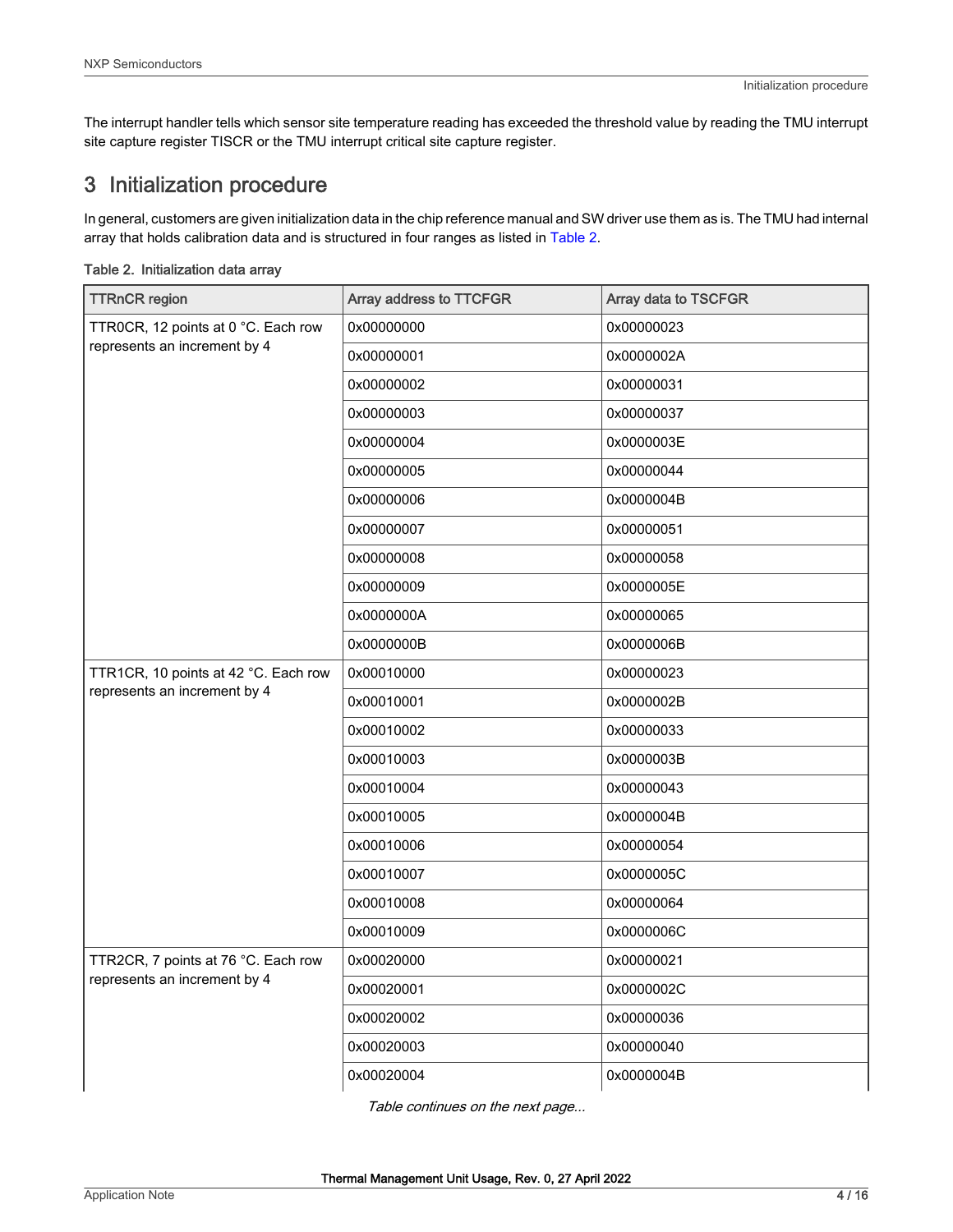Table 2. Initialization data array (continued)

| <b>TTRnCR</b> region                | Array address to TTCFGR | <b>Array data to TSCFGR</b> |
|-------------------------------------|-------------------------|-----------------------------|
|                                     | 0x00020005              | 0x00000055                  |
|                                     | 0x00020006              | 0x0000005F                  |
| TTR3CR, 8 points at 98 °C. Each row | 0x00030000              | 0x00000013                  |
| represents an increment by 4        | 0x00030001              | 0x0000001D                  |
|                                     | 0x00030002              | 0x00000028                  |
|                                     | 0x00030003              | 0x00000032                  |
|                                     | 0x00030004              | 0x0000003D                  |
|                                     | 0x00030005              | 0x00000047                  |
|                                     | 0x00030006              | 0x00000052                  |
|                                     | 0x00030007              | 0x0000005C                  |

A simple plot of the previous tabulated data is shown below.



The figure below illustrates the calibration data structure.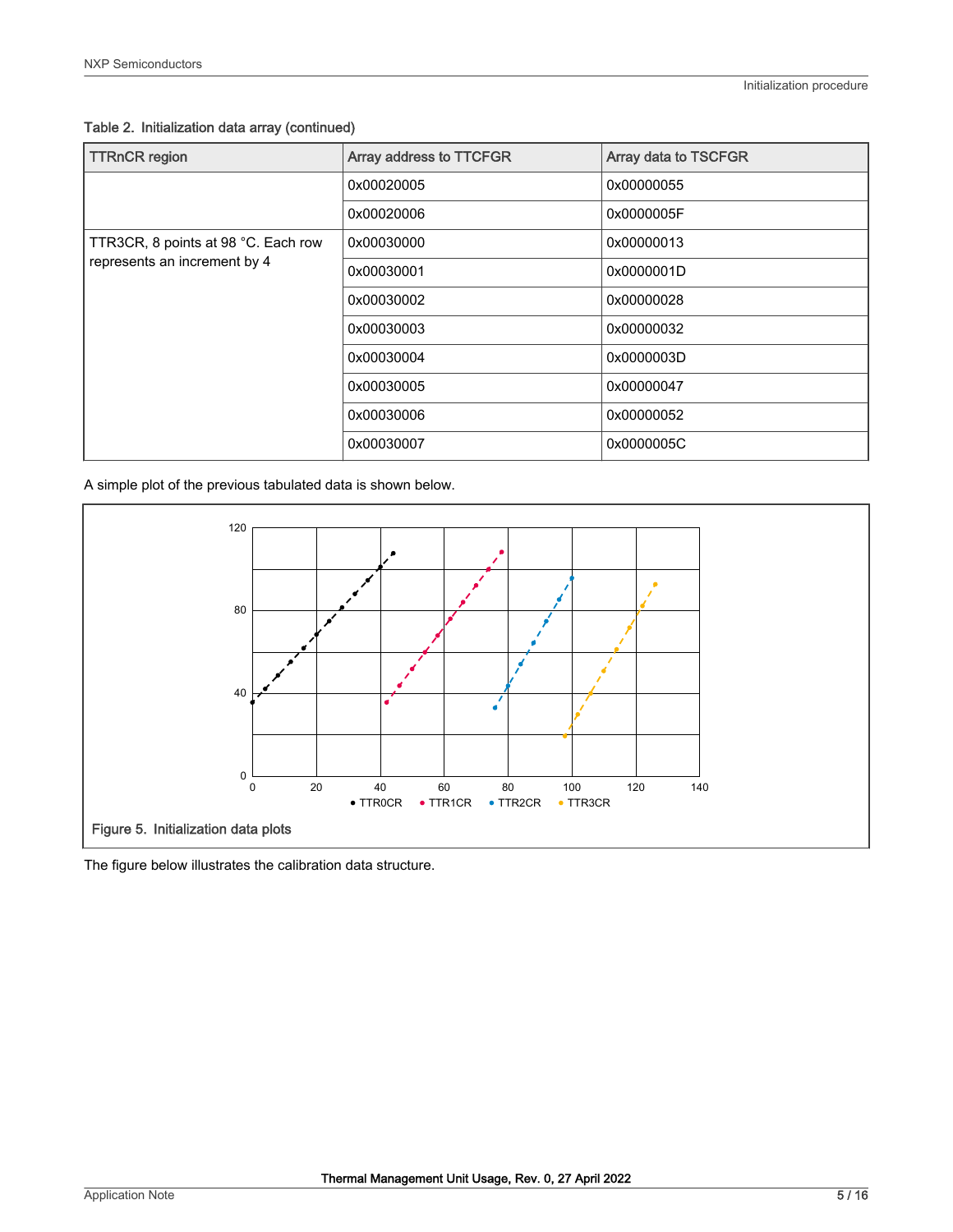

In the above figure, the bulk of array is a 64-entry arranged in 4 sixteen blocks, where each TTRnCR register carries information about this 16 entries block, namely the starting temperature of the first entry and the total number of entries -1, that are programed out of 16 entries. Users typically know the total number based on the information provided by the chip reference manual. For example, in the LS1043A Reference Manual we see the below starting temperatures and number of points which results in the corresponding TTRnCR shown in Table 3.

#### Table 3. Temperature calibration points

| 12 points => $0xB$ | Starts from $0C \Rightarrow 0x0$ | TTR0CR=0x000B0000 |
|--------------------|----------------------------------|-------------------|
| 10 points => 0x9   | Starts at $42C \Rightarrow 0x2A$ | TTR1CR=0x0009002A |
| 7 points => 0x6    | Starts at $76C \Rightarrow 0x4C$ | TTR2CR=0x0006004C |
| $ 8$ points => 0x7 | Starts at $98C \Rightarrow 0x62$ | TTR3CR=0x00070062 |

The process for programming the calibration table is described below.

- 1. Disable the monitoring mode, TMR[ME]=0 (default).
- 2. Program TTR0CR=0x000B0000, TTR1CR=0x0009002A, TTR2CR=0x0006004C, and TTR3CR=0x00070062.
- 3. Write the temperature configuration register (TTCFGR).
- 4. Write the sensor configuration register (TSCFGR).
- 5. Repeat steps 3 to 4 for all temperatures as defined in Table 3.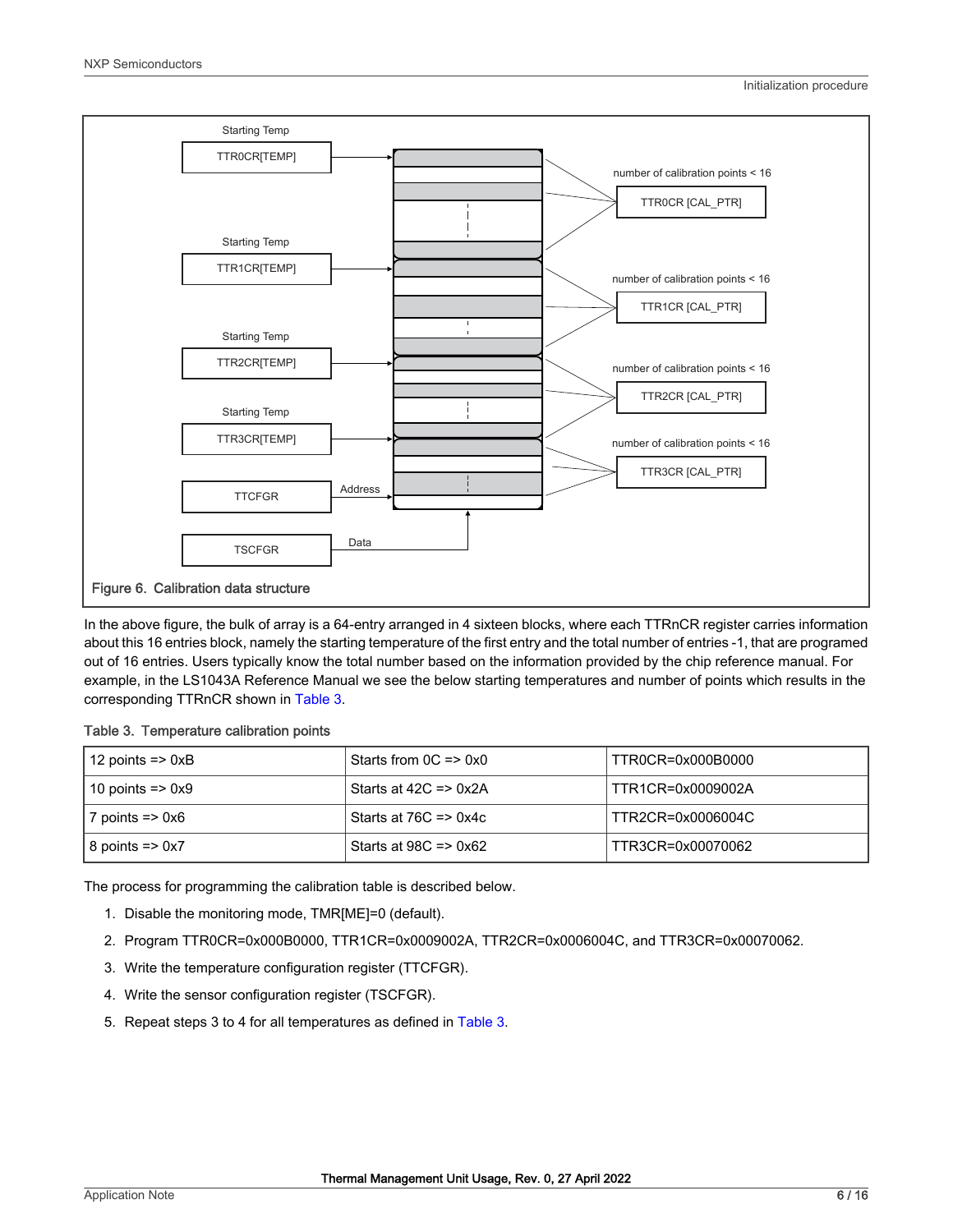| Example of a U-Boot series of command that initializes TMU | <b>Comments</b>                                                                               |
|------------------------------------------------------------|-----------------------------------------------------------------------------------------------|
| #=====Load init table ===<br>#=======================      | Notice that there is endianness byte swap of the word<br>contents when we type U-Boot command |
| mw 0x1f00000 0x0                                           |                                                                                               |
| mw 0x1f00f10 0x00000b00                                    |                                                                                               |
| mw 0x1f00f14 0x2a000900                                    |                                                                                               |
| mw 0x1f00f18 0x4c000600                                    |                                                                                               |
| mw 0x1f00f1c 0x62000700                                    |                                                                                               |
| #=======================                                   |                                                                                               |
| #== TTR0CR, 12 points at $0^{\circ}$ C ===                 |                                                                                               |
| #{0x00000000, 0x00000023}                                  |                                                                                               |
| mw 0x1f00080 0x00000000                                    |                                                                                               |
| mw 0x1f00084 0x23000000                                    |                                                                                               |
| #{0x00000001, 0x0000002A}                                  |                                                                                               |
| mw 0x1f00080 0x01000000                                    |                                                                                               |
| mw 0x1f00084 0x2a000000                                    |                                                                                               |
|                                                            |                                                                                               |
| #{0x00000002, 0x00000031}                                  |                                                                                               |
| mw 0x1f00080 0x02000000                                    |                                                                                               |
| mw 0x1f00084 0x31000000                                    |                                                                                               |
|                                                            |                                                                                               |
| #{0x00000003, 0x00000037}                                  |                                                                                               |
| mw 0x1f00080 0x03000000                                    |                                                                                               |
| mw 0x1f00084 0x37000000                                    |                                                                                               |
|                                                            |                                                                                               |
| #{0x00000004, 0x0000003E}                                  |                                                                                               |
| mw 0x1f00080 0x04000000                                    |                                                                                               |
| mw 0x1f00084 0x3e000000                                    |                                                                                               |
|                                                            |                                                                                               |
| #{0x00000005, 0x00000044}<br>mw 0x1f00080 0x05000000       |                                                                                               |
| mw 0x1f00084 0x44000000                                    |                                                                                               |
|                                                            |                                                                                               |
| #{0x00000006, 0x0000004B}                                  |                                                                                               |
| mw 0x1f00080 0x06000000                                    |                                                                                               |
| mw 0x1f00084 0x4b000000                                    |                                                                                               |
|                                                            |                                                                                               |
| #{0x00000007, 0x00000051}                                  |                                                                                               |
| mw 0x1f00080 0x07000000                                    |                                                                                               |
| mw 0x1f00084 0x51000000                                    |                                                                                               |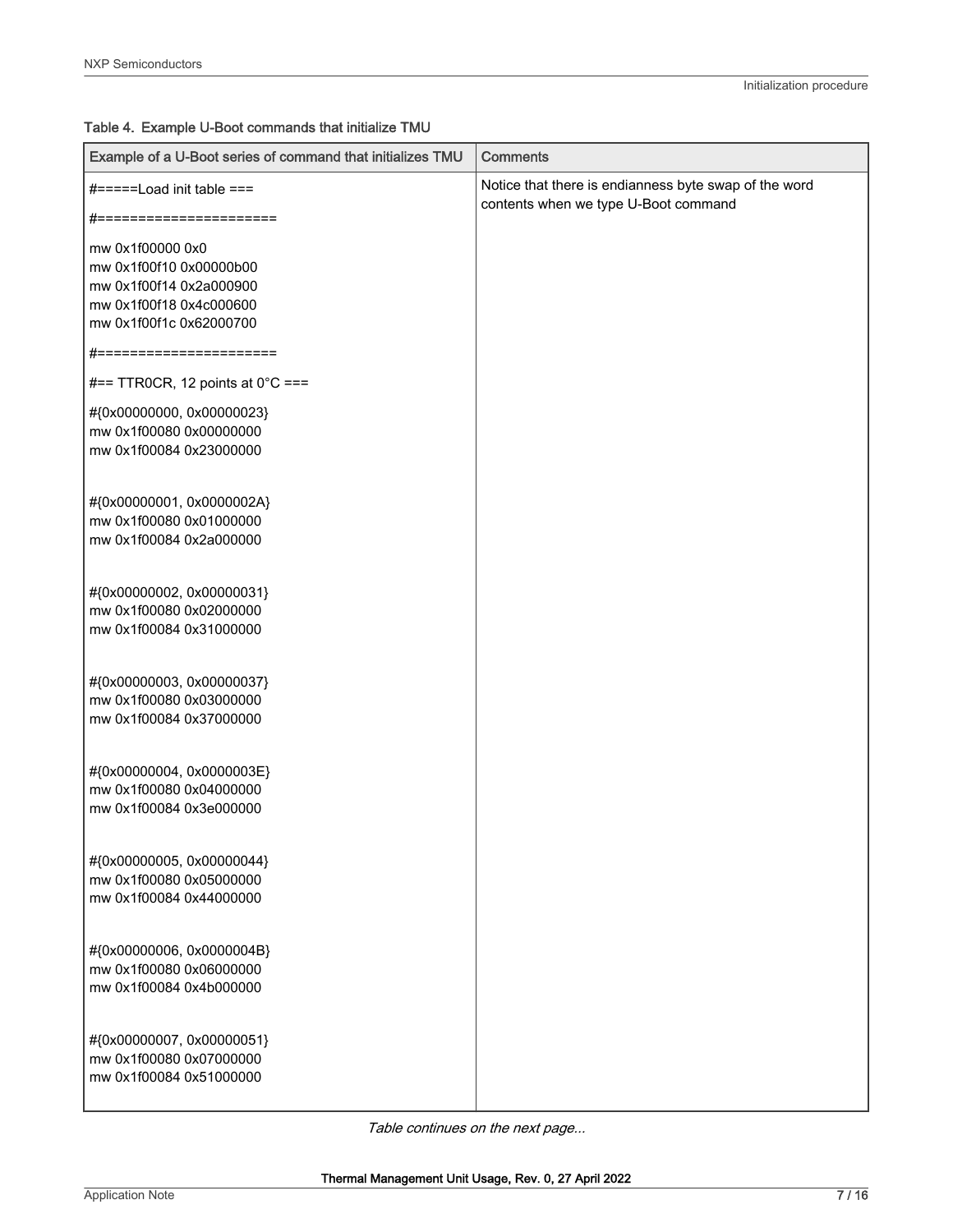| Example of a U-Boot series of command that initializes TMU | <b>Comments</b> |
|------------------------------------------------------------|-----------------|
|                                                            |                 |
| #{0x00000008, 0x00000058}                                  |                 |
| mw 0x1f00080 0x08000000                                    |                 |
| mw 0x1f00084 0x58000000                                    |                 |
| #{0x00000009, 0x0000005E}                                  |                 |
| mw 0x1f00080 0x09000000                                    |                 |
| mw 0x1f00084 0x5e000000                                    |                 |
|                                                            |                 |
| #{0x0000000A, 0x00000065}                                  |                 |
| mw 0x1f00080 0x0a000000                                    |                 |
| mw 0x1f00084 0x65000000                                    |                 |
|                                                            |                 |
| #{0x0000000B, 0x0000006B}                                  |                 |
| mw 0x1f00080 0x0b000000                                    |                 |
| mw 0x1f00084 0x6b000000                                    |                 |
|                                                            |                 |
| #===================================                       |                 |
|                                                            |                 |
| #===TTR1CR, 10 points at 42°C====                          |                 |
|                                                            |                 |
| #{0x00010000, 0x00000023}                                  |                 |
| mw 0x1f00080 0x00000100                                    |                 |
| mw 0x1f00084 0x23000000                                    |                 |
|                                                            |                 |
| #{0x00010001, 0x0000002B}                                  |                 |
| mw 0x1f00080 0x01000100                                    |                 |
| mw 0x1f00084 0x2b000000                                    |                 |
|                                                            |                 |
| #{0x00010002, 0x00000033}                                  |                 |
| mw 0x1f00080 0x02000100                                    |                 |
| mw 0x1f00084 0x33000000                                    |                 |
|                                                            |                 |
| #{0x00010003, 0x0000003B}                                  |                 |
| mw 0x1f00080 0x03000100                                    |                 |
| mw 0x1f00084 0x3b000000                                    |                 |
|                                                            |                 |
| #{0x00010004, 0x00000043}                                  |                 |
| mw 0x1f00080 0x04000100                                    |                 |
| mw 0x1f00084 0x43000000                                    |                 |
|                                                            |                 |
|                                                            |                 |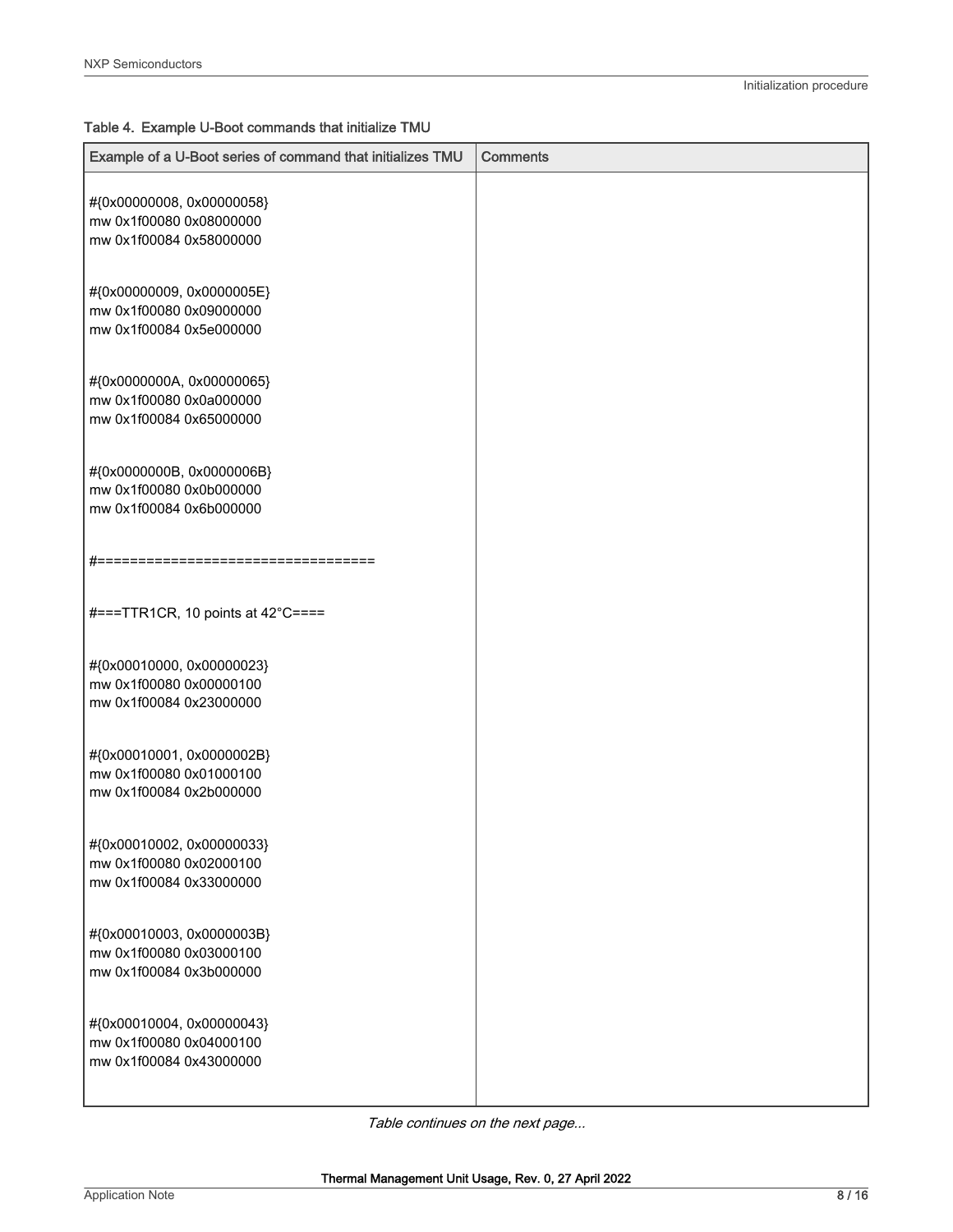| Example of a U-Boot series of command that initializes TMU | <b>Comments</b> |
|------------------------------------------------------------|-----------------|
| #{0x00010005, 0x0000004B}                                  |                 |
| mw 0x1f00080 0x05000100                                    |                 |
| mw 0x1f00084 0x4b000000                                    |                 |
| #{0x00010006, 0x00000054}                                  |                 |
| mw 0x1f00080 0x06000100                                    |                 |
| mw 0x1f00084 0x54000000                                    |                 |
| #{0x00010007, 0x0000005C}                                  |                 |
| mw 0x1f00080 0x07000100                                    |                 |
| mw 0x1f00084 0x5c000000                                    |                 |
| #{0x00010008, 0x00000064}                                  |                 |
| mw 0x1f00080 0x08000100                                    |                 |
| mw 0x1f00084 0x64000000                                    |                 |
| #{0x00010009, 0x0000006C}                                  |                 |
| mw 0x1f00080 0x09000100                                    |                 |
| mw 0x1f00084 0x6c000000                                    |                 |
| #=====================================                     |                 |
| #====TTR2CR, 7 points at 76°C =====                        |                 |
| #{0x00020000, 0x00000021}                                  |                 |
| mw 0x1f00080 0x00000200                                    |                 |
| mw 0x1f00084 0x21000000                                    |                 |
| #{0x00020001, 0x0000002C}                                  |                 |
| mw 0x1f00080 0x01000200                                    |                 |
| mw 0x1f00084 0x2c000000                                    |                 |
| #{0x00020002, 0x00000036}                                  |                 |
| mw 0x1f00080 0x02000200                                    |                 |
| mw 0x1f00084 0x36000000                                    |                 |
| #{0x00020003, 0x00000040}                                  |                 |
| mw 0x1f00080 0x03000200                                    |                 |
| mw 0x1f00084 0x40000000                                    |                 |
|                                                            |                 |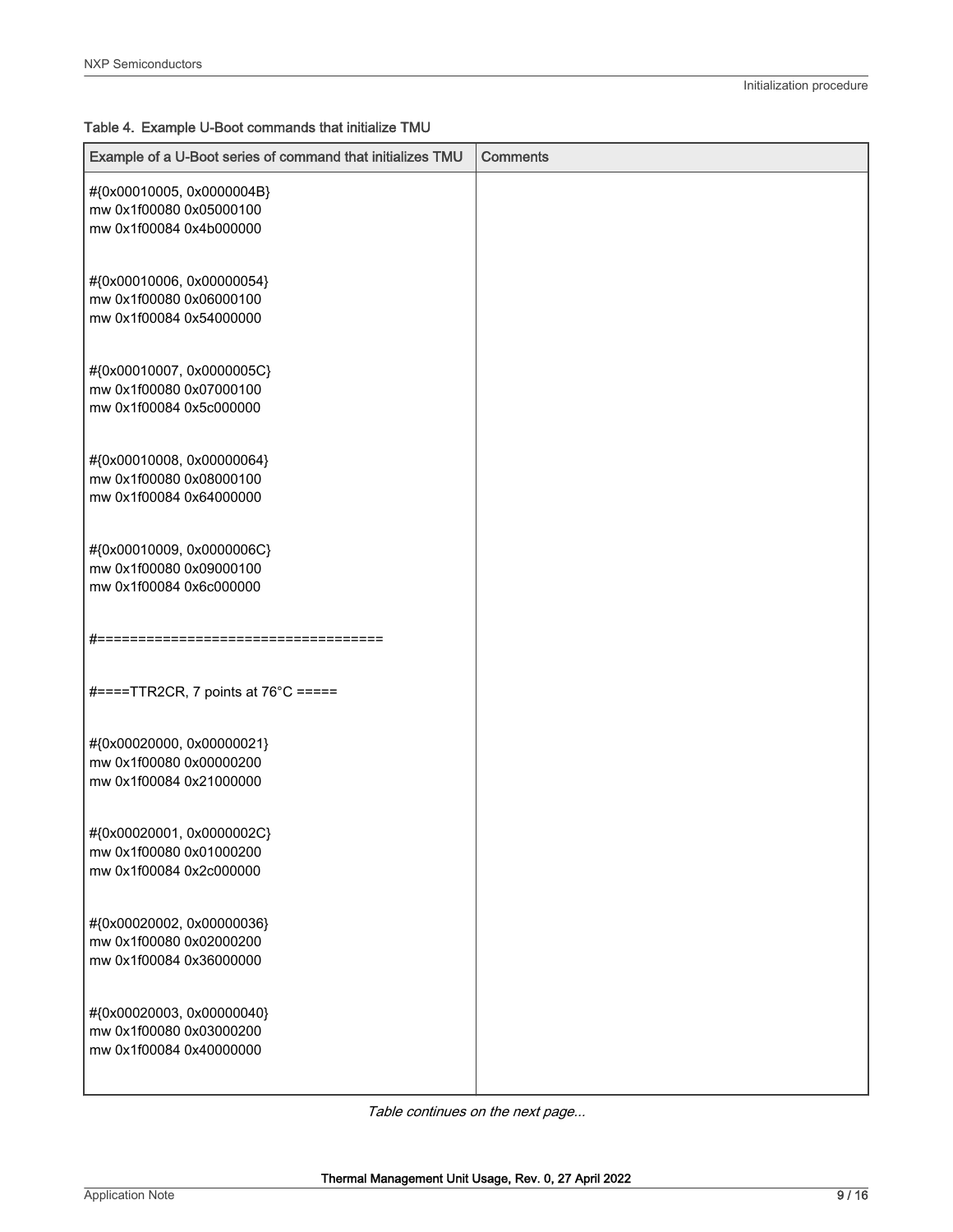| Example of a U-Boot series of command that initializes TMU                      | <b>Comments</b> |
|---------------------------------------------------------------------------------|-----------------|
| #{0x00020004, 0x0000004B}<br>mw 0x1f00080 0x04000200<br>mw 0x1f00084 0x4b000000 |                 |
| #{0x00020005, 0x00000055}<br>mw 0x1f00080 0x05000200<br>mw 0x1f00084 0x55000000 |                 |
| #{0x00020006, 0x0000005F}<br>mw 0x1f00080 0x06000200<br>mw 0x1f00084 0x5f000000 |                 |
| #===TTR3CR, 8 points at 98°C======                                              |                 |
| #{0x00030000, 0x00000013}<br>mw 0x1f00080 0x00000300<br>mw 0x1f00084 0x13000000 |                 |
| #{0x00030001, 0x0000001D}<br>mw 0x1f00080 0x01000300<br>mw 0x1f00084 0x1d000000 |                 |
| #{0x00030002, 0x00000028}<br>mw 0x1f00080 0x02000300<br>mw 0x1f00084 0x28000000 |                 |
| #{0x00030003, 0x00000032}<br>mw 0x1f00080 0x03000300<br>mw 0x1f00084 0x32000000 |                 |
| #{0x00030004, 0x0000003D}<br>mw 0x1f00080 0x04000300<br>mw 0x1f00084 0x3d000000 |                 |
| #{0x00030005, 0x00000047}<br>mw 0x1f00080 0x05000300<br>mw 0x1f00084 0x47000000 |                 |
| #{0x00030006, 0x00000052}<br>mw 0x1f00080 0x06000300<br>mw 0x1f00084 0x52000000 |                 |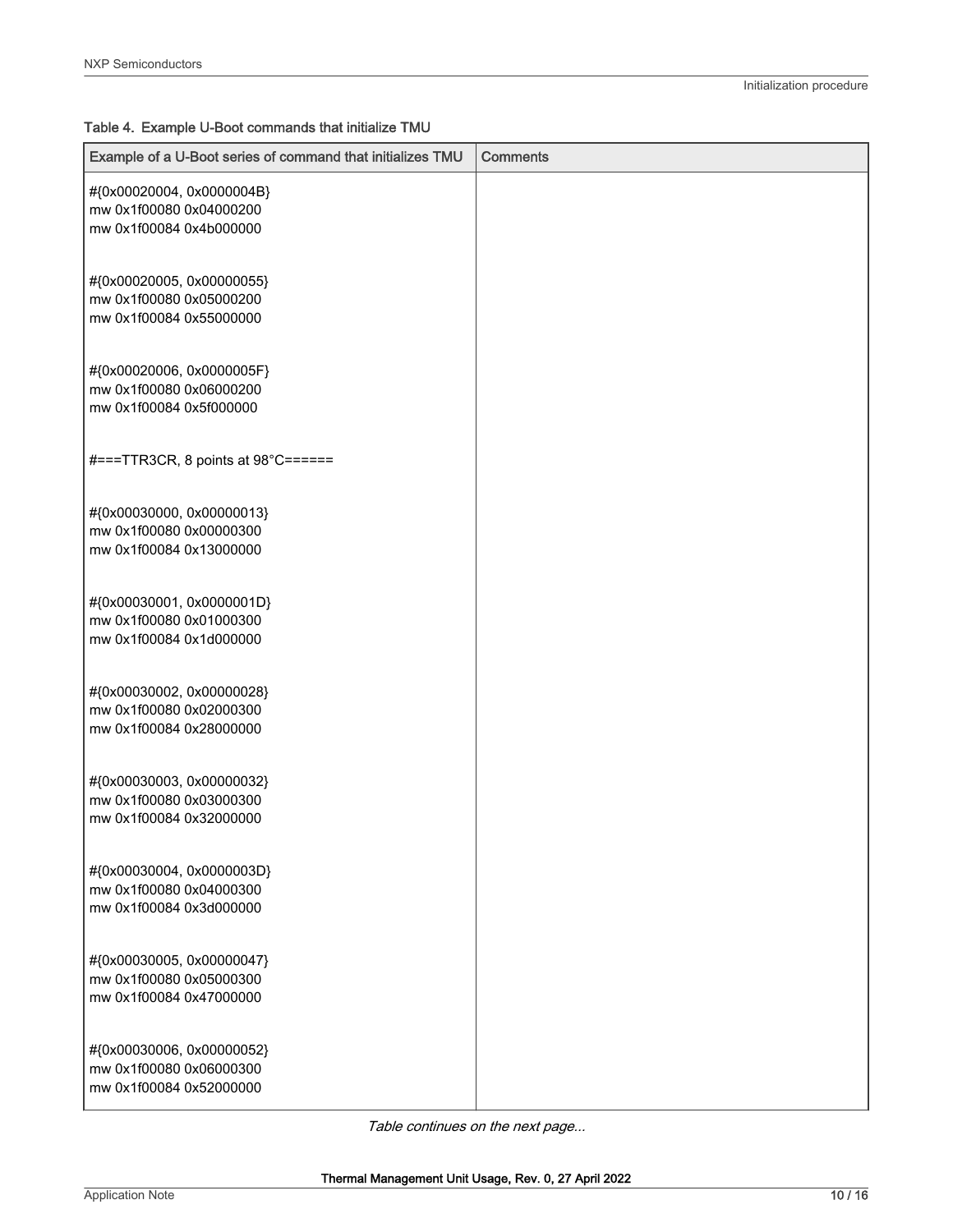<span id="page-10-0"></span>

| Example of a U-Boot series of command that initializes TMU                      | <b>Comments</b> |
|---------------------------------------------------------------------------------|-----------------|
| #{0x00030007, 0x0000005C}<br>mw 0x1f00080 0x07000300<br>mw 0x1f00084 0x5c000000 |                 |
| #===========================                                                    |                 |
| #===1 seconds timer monitor=====                                                |                 |
| mw 0x1f00008 0x08000000                                                         |                 |
| #===========================                                                    |                 |
| #=========Enable TMU and all sites======                                        |                 |
| mw 0x1f00000 0x00f80080                                                         |                 |
| $\# == == =$<br>==================================                              |                 |
| md 0x1f00100                                                                    |                 |

## 4 Using U-Boot and Linux commands to read temperature

Use the following commands to do LS1043ARDB temperature measurement.

#### Table 5. Commands to read temperature

| I In U-Boot mode | >sensors                                                         |
|------------------|------------------------------------------------------------------|
| I In Linux       | root@ls1043ardb:~# cat /sys/class/thermal/thermal_zone0/<br>temp |

NOTE

The sensors command in U-Boot does not read the TMU. Instead, it reads the I2C chip that reads the thermal diode temperature which should be close to the TMU reading when in Linux mode. The provided initialization sequence in the previous section allows user to read TMU temperature while being in U-Boot without the need to boot Linux. Thus, you can display the TMU registers with this command example:

| md 0x1f00100                                  |  |  |  |  |         |
|-----------------------------------------------|--|--|--|--|---------|
| 01f00100: 25000080 25000080 00000000 00000000 |  |  |  |  | . % %   |
| 01f00110: 23000080 23000080 00000000 00000000 |  |  |  |  | . # #   |
| 01f00120: 24000080 24000080 00000000 00000000 |  |  |  |  | . \$ \$ |
| 01f00130: 24000080 24000080 00000000 00000000 |  |  |  |  | . \$ \$ |
| 01f00140: 23000080 23000080 00000000 00000000 |  |  |  |  | . # #   |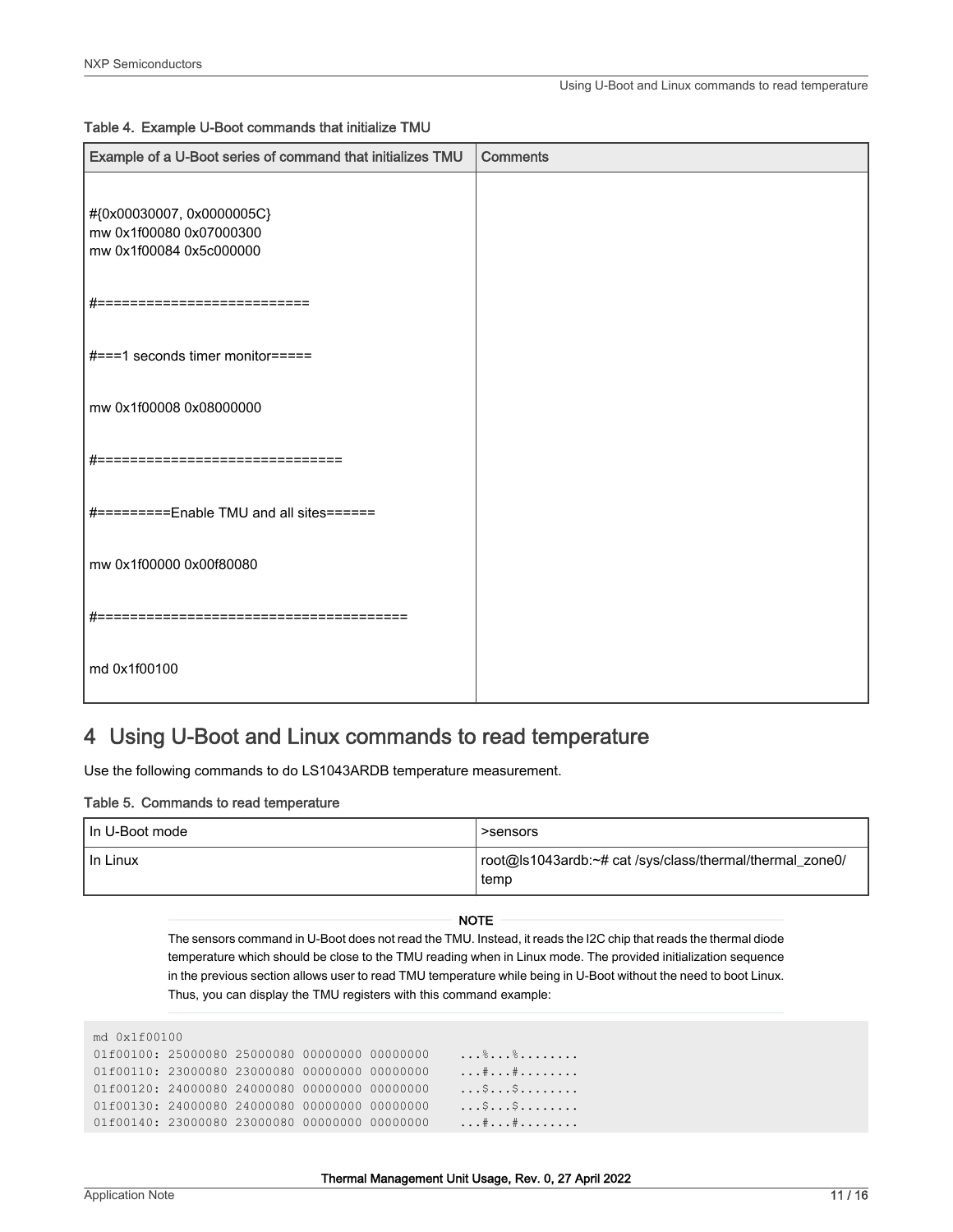#### Using U-Boot and Linux commands to read temperature

| $01f00150: 00000000 00000000 00000000 00000000$             |  |  | .          |
|-------------------------------------------------------------|--|--|------------|
|                                                             |  |  | .          |
| 01 £00170: 00000000 00000000 00000000 00000000              |  |  | .          |
| 01 £00180: 00000000 00000000 00000000 00000000              |  |  | .          |
|                                                             |  |  | . <b>.</b> |
| 01f001a0: 00000000 00000000 00000000 00000000               |  |  | .          |
|                                                             |  |  | .          |
| $0.1001 \text{ C}$ $0.00000000$ 000000000 00000000 00000000 |  |  | .          |
|                                                             |  |  | .          |
|                                                             |  |  | .          |
|                                                             |  |  | .          |
|                                                             |  |  |            |

and then read all TMU sensors readings, the average and the current per memory map below:

| Table 6. LS1043A TMU memory map example at TMU base address 0x01F0_0000 |  |  |  |  |  |  |  |  |  |  |  |  |
|-------------------------------------------------------------------------|--|--|--|--|--|--|--|--|--|--|--|--|
|-------------------------------------------------------------------------|--|--|--|--|--|--|--|--|--|--|--|--|

| <b>Offset</b> | <b>Register</b>                                               | Width | <b>Access</b> | <b>Example Reading</b>                                   |
|---------------|---------------------------------------------------------------|-------|---------------|----------------------------------------------------------|
| 100h          | TMU report immediate temperature site<br>register 0 (TRITSR0) | 32    | <b>RO</b>     | 0x25000080<br>Valid reading<br>temp = $25$ Hex = $37 °C$ |
| 104h          | TMU report average temperature site<br>register 0 (TRATSR0)   | 32    | <b>RO</b>     | 0x25000080<br>Valid reading<br>temp = $25$ Hex = $37 °C$ |
| 110h          | TMU report immediate temperature site<br>register 1 (TRITSR1) | 32    | <b>RO</b>     | 0x23000080<br>Valid reading<br>temp = $23$ Hex = $35 °C$ |
| 114h          | TMU report average temperature site<br>register 1 (TRATSR1)   | 32    | <b>RO</b>     | 0x23000080<br>Valid reading<br>temp = $23$ Hex = $35 °C$ |
| 120h          | TMU report immediate temperature site<br>register 2 (TRITSR2) | 32    | <b>RO</b>     | 0x24000080<br>Valid reading<br>temp = $24$ Hex = $36 °C$ |
| 124h          | TMU report average temperature site<br>register 2 (TRATSR2)   | 32    | <b>RO</b>     | 0x24000080<br>Valid reading<br>temp = $24$ Hex = $36 °C$ |
| 130h          | TMU report immediate temperature site<br>register 3 (TRITSR3) | 32    | <b>RO</b>     | 0x24000080<br>Valid reading<br>temp = $24$ Hex = $36 °C$ |
| 134h          | TMU report average temperature site<br>register 3 (TRATSR3)   | 32    | <b>RO</b>     | 0x24000080<br>Valid reading                              |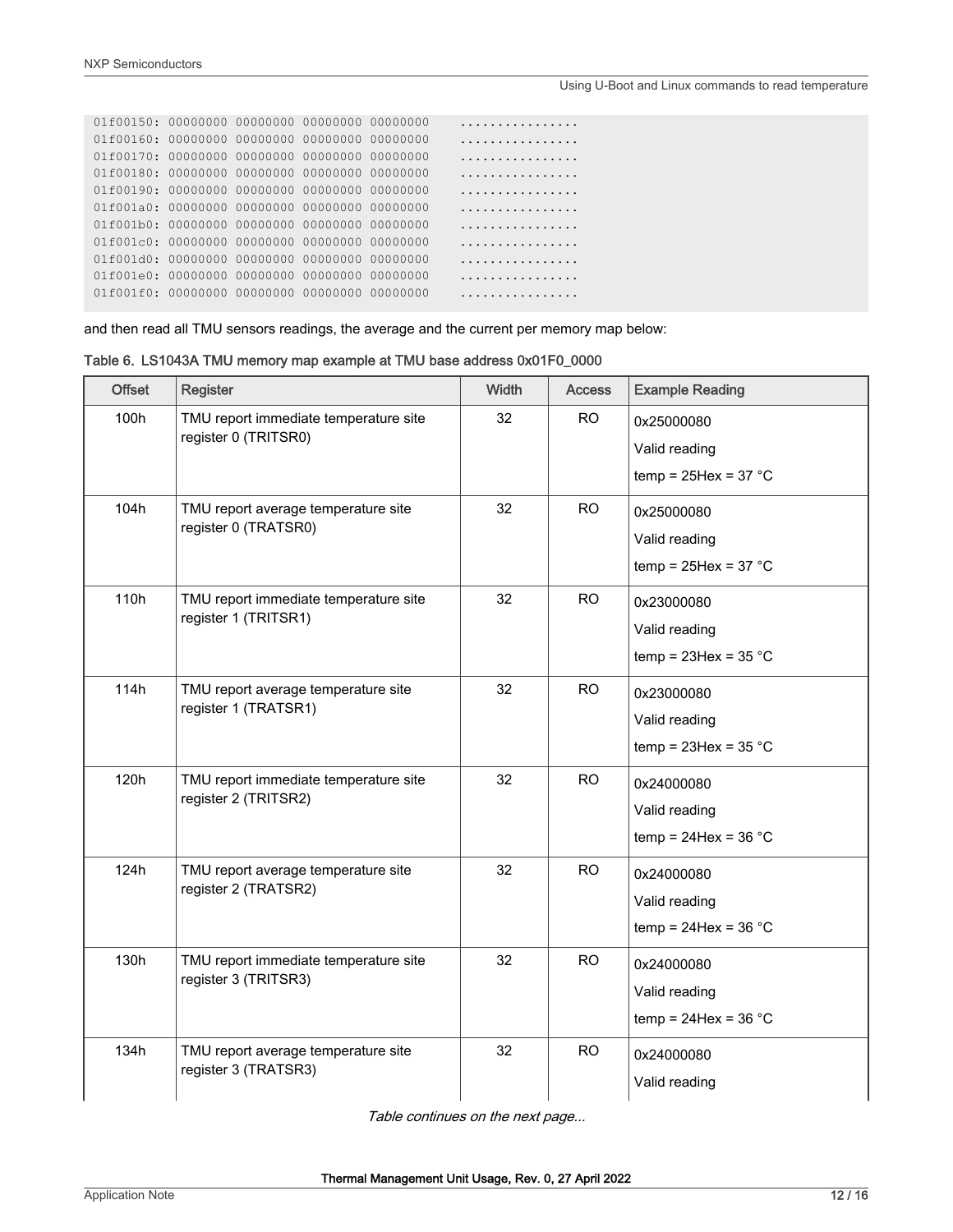| <b>Offset</b> | Register                                                      | Width | <b>Access</b> | <b>Example Reading</b>                                   |
|---------------|---------------------------------------------------------------|-------|---------------|----------------------------------------------------------|
|               |                                                               |       |               | temp = $24$ Hex = $36$ °C                                |
| 140h          | TMU report immediate temperature site<br>register 4 (TRITSR4) | 32    | <b>RO</b>     | 0x23000080<br>Valid reading<br>temp = $23$ Hex = $35$ °C |
| 144h          | TMU report average temperature site<br>register 4 (TRATSR4)   | 32    | RO.           | 0x23000080<br>Valid reading<br>temp = $23$ Hex = $35$ °C |

#### <span id="page-12-0"></span>Table 6. LS1043A TMU memory map example at TMU base address 0x01F0\_0000 (continued)

## 5 Related documentation

Refer to the following documents. Contact your NXP sales representative for access to any documents that are not publicly available on the NXP external website.

- AN4787 Temperature Measurements Using an On-Die Thermal Diode
- LS1xxx and LS2xxx reference manuals and data sheets

## 6 Revision history

This table summarizes the revisions to this document.

#### Table 7. Revision history

| Revision | Date              | <b>Description</b> |
|----------|-------------------|--------------------|
| l 0      | April 2022<br>127 | Initial release    |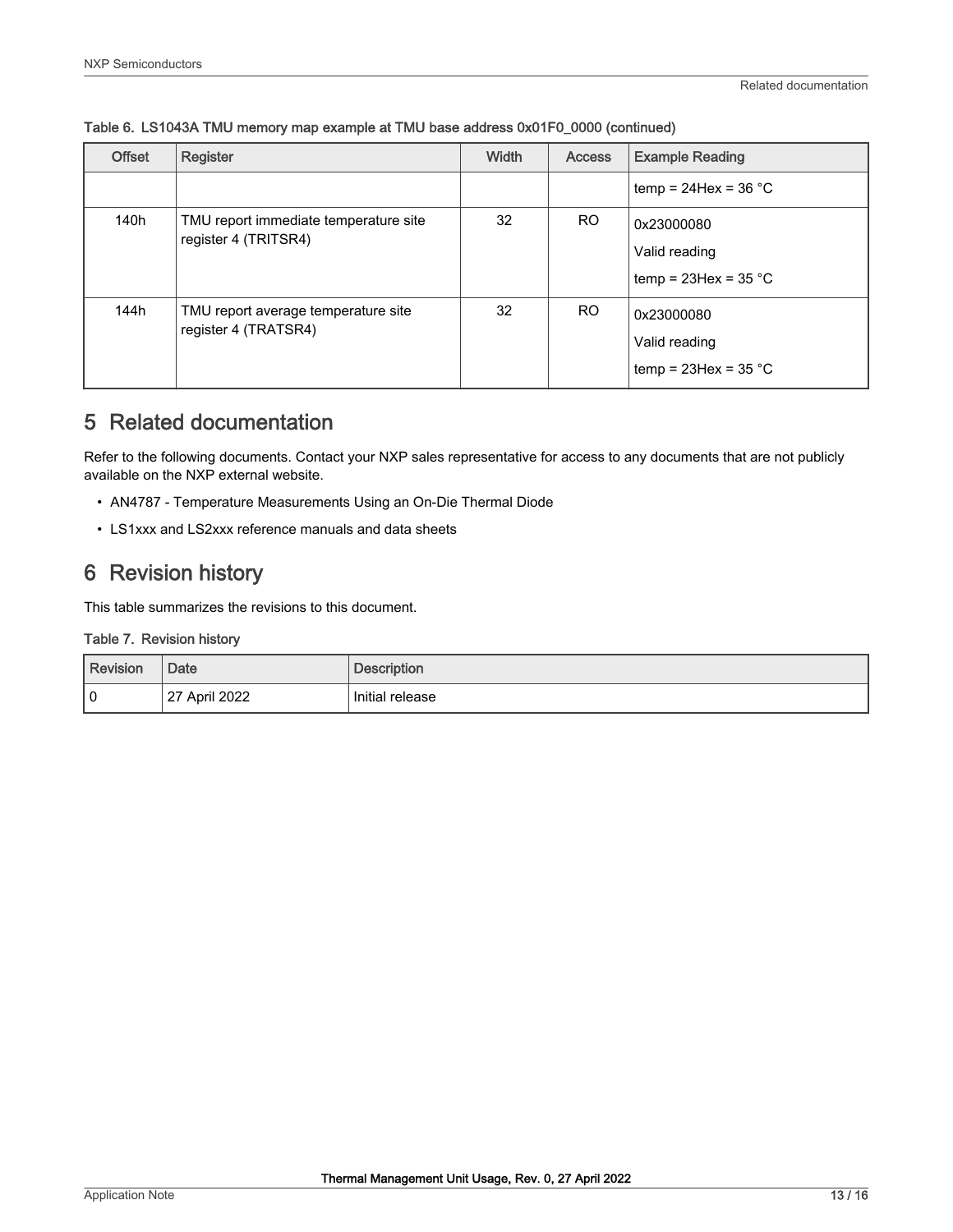## <span id="page-13-0"></span>Legal information

### **Definitions**

Draft - A draft status on a document indicates that the content is still under internal review and subject to formal approval, which may result in modifications or additions. NXP Semiconductors does not give any representations or warranties as to the accuracy or completeness of information included in a draft version of a document and shall have no liability for the consequences of use of such information.

#### **Disclaimers**

Limited warranty and liability - Information in this document is believed to be accurate and reliable. However, NXP Semiconductors does not give any representations or warranties, expressed or implied, as to the accuracy or completeness of such information and shall have no liability for the consequences of use of such information. NXP Semiconductors takes no responsibility for the content in this document if provided by an information source outside of NXP Semiconductors.

In no event shall NXP Semiconductors be liable for any indirect, incidental, punitive, special or consequential damages (including - without limitation lost profits, lost savings, business interruption, costs related to the removal or replacement of any products or rework charges) whether or not such damages are based on tort (including negligence), warranty, breach of contract or any other legal theory.

Notwithstanding any damages that customer might incur for any reason whatsoever, NXP Semiconductors' aggregate and cumulative liability towards customer for the products described herein shall be limited in accordance with the Terms and conditions of commercial sale of NXP Semiconductors.

Right to make changes — NXP Semiconductors reserves the right to make changes to information published in this document, including without limitation specifications and product descriptions, at any time and without notice. This document supersedes and replaces all information supplied prior to the publication hereof.

Suitability for use - NXP Semiconductors products are not designed, authorized or warranted to be suitable for use in life support, life-critical or safety-critical systems or equipment, nor in applications where failure or malfunction of an NXP Semiconductors product can reasonably be expected to result in personal injury, death or severe property or environmental damage. NXP Semiconductors and its suppliers accept no liability for inclusion and/or use of NXP Semiconductors products in such equipment or applications and therefore such inclusion and/or use is at the customer's own risk.

Applications — Applications that are described herein for any of these products are for illustrative purposes only. NXP Semiconductors makes no representation or warranty that such applications will be suitable for the specified use without further testing or modification.

Customers are responsible for the design and operation of their applications and products using NXP Semiconductors products, and NXP Semiconductors accepts no liability for any assistance with applications or customer product design. It is customer's sole responsibility to determine whether the NXP Semiconductors product is suitable and fit for the customer's applications and products planned, as well as for the planned application and use of customer's third party customer(s). Customers should provide appropriate design and operating safeguards to minimize the risks associated with their applications and products.

NXP Semiconductors does not accept any liability related to any default, damage, costs or problem which is based on any weakness or default in the customer's applications or products, or the application or use by customer's third party customer(s). Customer is responsible for doing all necessary testing for the customer's applications and products using NXP Semiconductors products in order to avoid a default of the applications and the products or of the application or use by customer's third party customer(s). NXP does not accept any liability in this respect.

Terms and conditions of commercial sale — NXP Semiconductors products are sold subject to the general terms and conditions of commercial sale, as published at http://www.nxp.com/profile/terms, unless otherwise agreed in a valid written individual agreement. In case an individual agreement is concluded only the terms and conditions of the respective agreement shall apply. NXP Semiconductors hereby expressly objects to applying the customer's general terms and conditions with regard to the purchase of NXP Semiconductors products by customer.

Export control - This document as well as the item(s) described herein may be subject to export control regulations. Export might require a prior authorization from competent authorities.

Suitability for use in non-automotive qualified products - Unless this data sheet expressly states that this specific NXP Semiconductors product is automotive qualified, the product is not suitable for automotive use. It is neither qualified nor tested in accordance with automotive testing or application requirements. NXP Semiconductors accepts no liability for inclusion and/or use of non-automotive qualified products in automotive equipment or applications.

In the event that customer uses the product for design-in and use in automotive applications to automotive specifications and standards, customer (a) shall use the product without NXP Semiconductors' warranty of the product for such automotive applications, use and specifications, and (b) whenever customer uses the product for automotive applications beyond NXP Semiconductors' specifications such use shall be solely at customer's own risk, and (c) customer fully indemnifies NXP Semiconductors for any liability, damages or failed product claims resulting from customer design and use of the product for automotive applications beyond NXP Semiconductors' standard warranty and NXP Semiconductors' product specifications.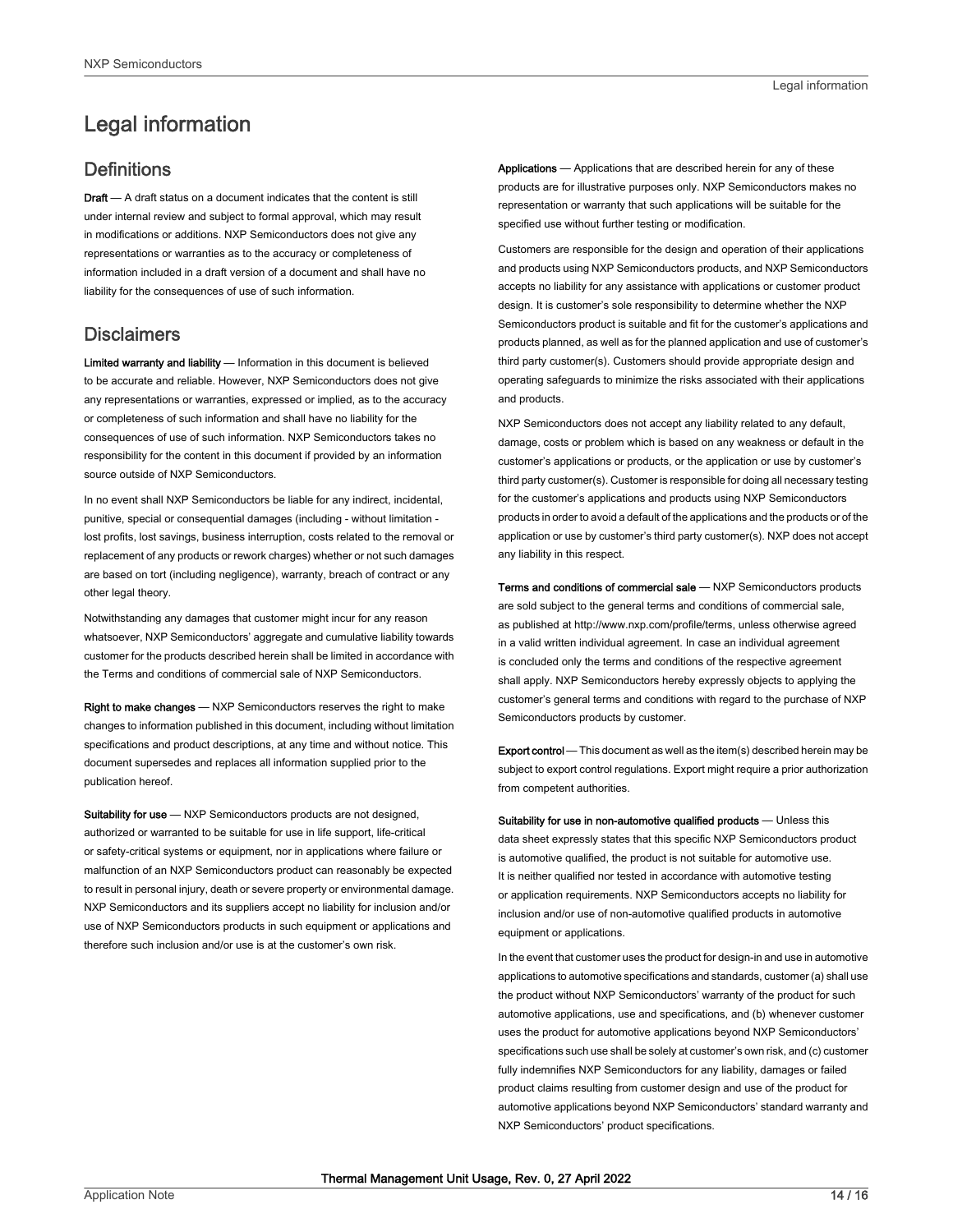Translations — A non-English (translated) version of a document, including the legal information in that document, is for reference only. The English version shall prevail in case of any discrepancy between the translated and English versions.

Security - Customer understands that all NXP products may be subject to unidentified vulnerabilities or may support established security standards or specifications with known limitations. Customer is responsible for the design and operation of its applications and products throughout their lifecycles to reduce the effect of these vulnerabilities on customer's applications and products. Customer's responsibility also extends to other open and/or proprietary technologies supported by NXP products for use in customer's applications. NXP accepts no liability for any vulnerability. Customer should regularly check security updates from NXP and follow up appropriately.

Customer shall select products with security features that best meet rules, regulations, and standards of the intended application and make the ultimate design decisions regarding its products and is solely responsible for compliance with all legal, regulatory, and security related requirements concerning its products, regardless of any information or support that may be provided by NXP.

NXP has a Product Security Incident Response Team (PSIRT) (reachable at [PSIRT@nxp.com\)](mailto:PSIRT@nxp.com) that manages the investigation, reporting, and solution release to security vulnerabilities of NXP products.

#### **Trademarks**

Notice: All referenced brands, product names, service names, and trademarks are the property of their respective owners.

NXP — wordmark and logo are trademarks of NXP B.V.

AMBA, Arm, Arm7, Arm7TDMI, Arm9, Arm11, Artisan, big.LITTLE, Cordio, CoreLink, CoreSight, Cortex, DesignStart, DynamIQ, Jazelle, Keil, Mali, Mbed, Mbed Enabled, NEON, POP, RealView, SecurCore, Socrates, Thumb, TrustZone, ULINK, ULINK2, ULINK-ME, ULINK-PLUS, ULINKpro, μVision, Versatile — are trademarks or registered trademarks of Arm Limited (or its subsidiaries) in the US and/or elsewhere. The related technology may be protected by any or all of patents, copyrights, designs and trade secrets. All rights reserved.

Airfast — is a trademark of NXP B.V.

**Bluetooth** — the Bluetooth wordmark and logos are registered trademarks owned by Bluetooth SIG, Inc. and any use of such marks by NXP Semiconductors is under license.

Cadence — the Cadence logo, and the other Cadence marks found at [www.cadence.com/go/trademarks](http://www.cadence.com/go/trademarks) are trademarks or registered trademarks of Cadence Design Systems, Inc. All rights reserved worldwide.

CodeWarrior — is a trademark of NXP B.V.

- ColdFire is a trademark of NXP B.V.
- ColdFire+ is a trademark of NXP B.V.
- EdgeLock is a trademark of NXP B.V.
- EdgeScale is a trademark of NXP B.V.
- EdgeVerse is a trademark of NXP B.V.

elQ - is a trademark of NXP B.V.

FeliCa - is a trademark of Sony Corporation.

**Freescale** — is a trademark of NXP B.V.

HITAG — is a trademark of NXP B.V.

ICODE and I-CODE — are trademarks of NXP B.V.

Immersiv3D — is a trademark of NXP B.V.

**I2C-bus** — logo is a trademark of NXP B.V.

Kinetis - is a trademark of NXP B.V.

Layerscape - is a trademark of NXP B.V.

Mantis — is a trademark of NXP B.V.

MIFARE — is a trademark of NXP B.V.

MOBILEGT — is a trademark of NXP B.V.

NTAG — is a trademark of NXP B.V.

Processor Expert - is a trademark of NXP B.V.

QorIQ - is a trademark of NXP B.V.

SafeAssure — is a trademark of NXP B.V.

SafeAssure - logo is a trademark of NXP B.V.

StarCore - is a trademark of NXP B.V.

Synopsys - Portions Copyright <sup>©</sup> 2021 Synopsys, Inc. Used with permission. All rights reserved.

Tower — is a trademark of NXP B.V.

UCODE — is a trademark of NXP B.V.

VortiQa — is a trademark of NXP B.V.